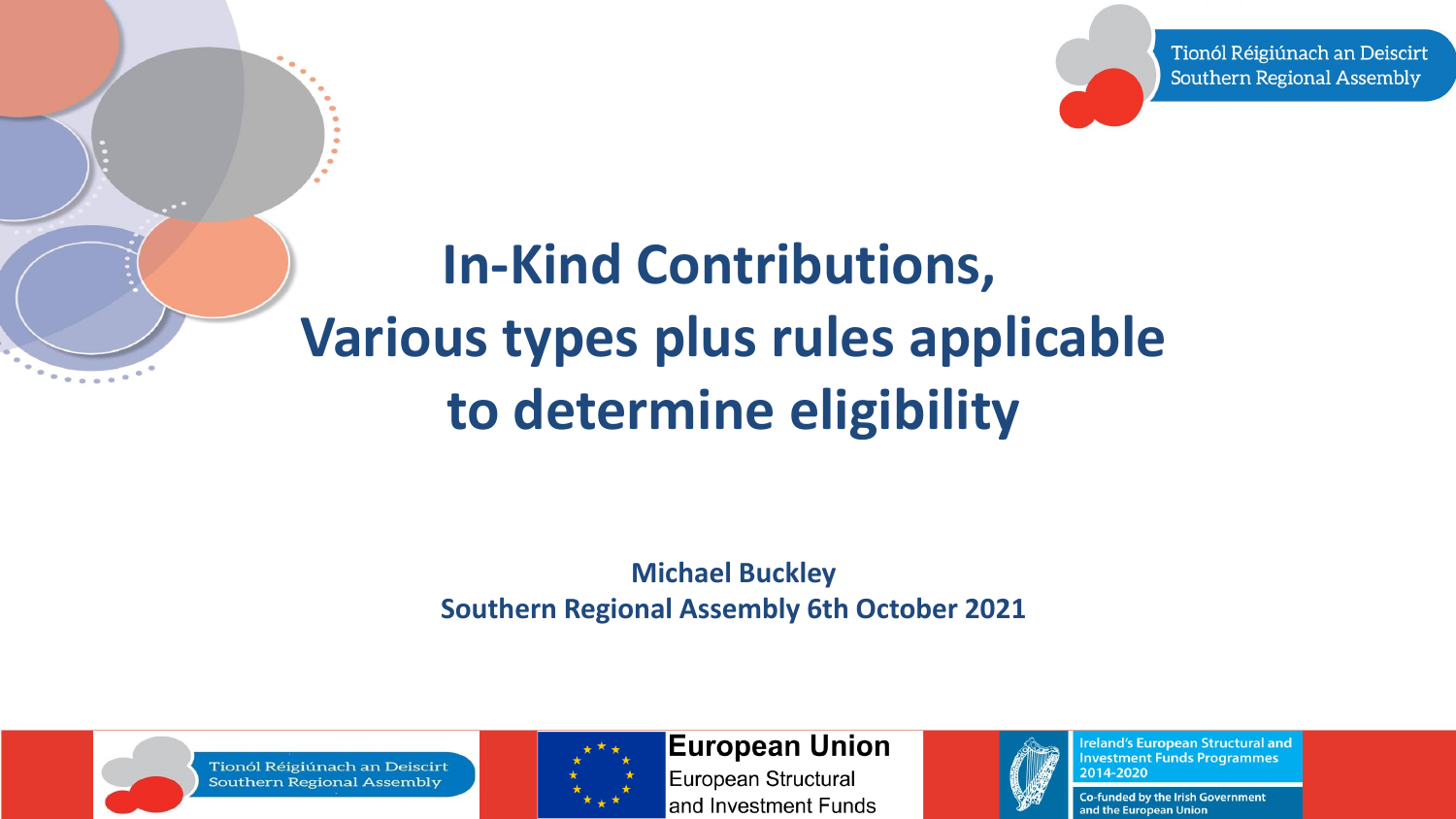

# **Table of Contents**

- 1. Definition
- 2. The legal framework
- 3. Types
- 4. Rules on Eligibility
- 5. How to deal with in-kind contributions
- 6. Unpaid voluntary work
- 7. Maximum amount of in-kind contribution
- 8. ETC Programmes \ Contributions In Kind



Tionól Réigiúnach an Deiscirt **Southern Regional Assembly** 



#### **European Union**

European Structural and Investment Funds



**Ireland's European Structural and Investment Funds Programmes** 2014-2020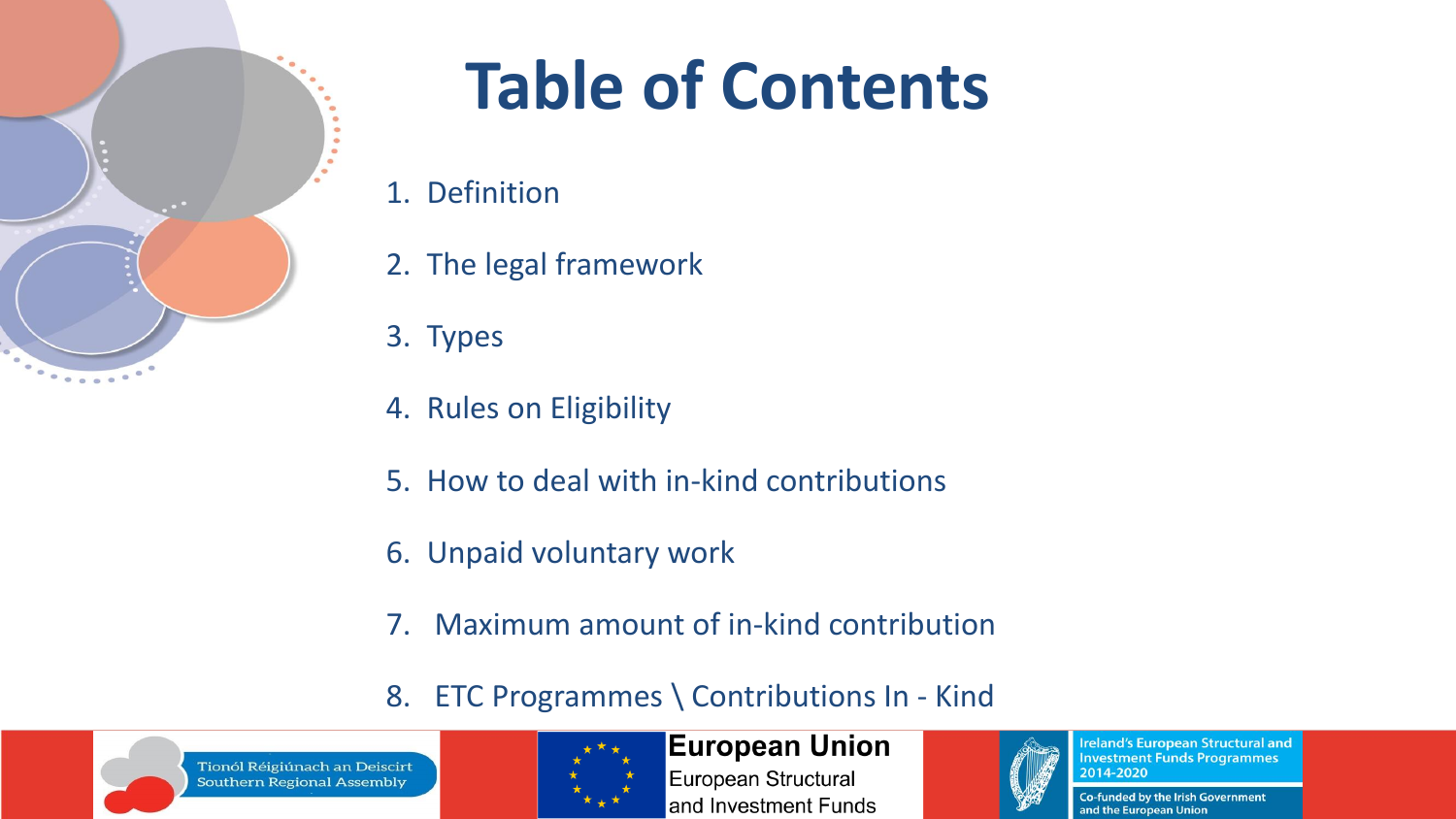

- An in-kind contribution is **a contribution of a good or a service other than money**
- Considered as a « donation » to the project (no payment back)
- The test to determine whether a contribution made to a project is considered to be an in-kind contribution or not is whether a Project Partner has made a payment.





**European Union** 

European Structural and Investment Funds



**Ireland's European Structural and Investment Funds Programmes** 2014-2020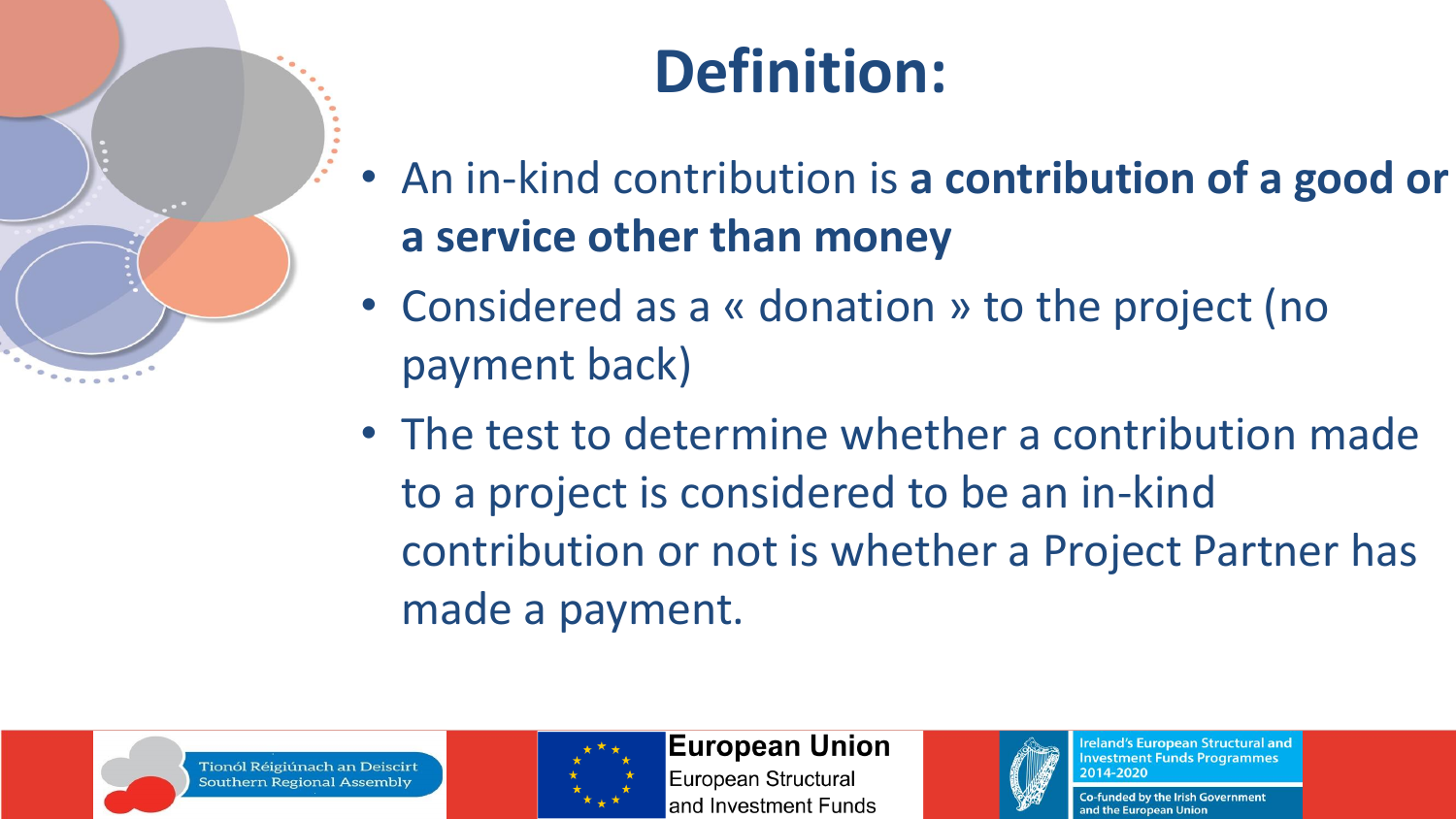

## **The Legal Framework**

- Article 69 of Regulation (EU) No 1303/2013, outlines the specific rules surrounding contributions in kind:
- The Article states that contributions in kind may be eligible on condition that the eligibility rules of the European structural and investment (ESI) Funds and programmes allow for such contributions to be declared.



Tionól Réigiúnach an Deiscirt Southern Regional Assembly



**European Union** 

European Structural and Investment Funds



**Ireland's European Structural and Investment Funds Programmes** 2014-2020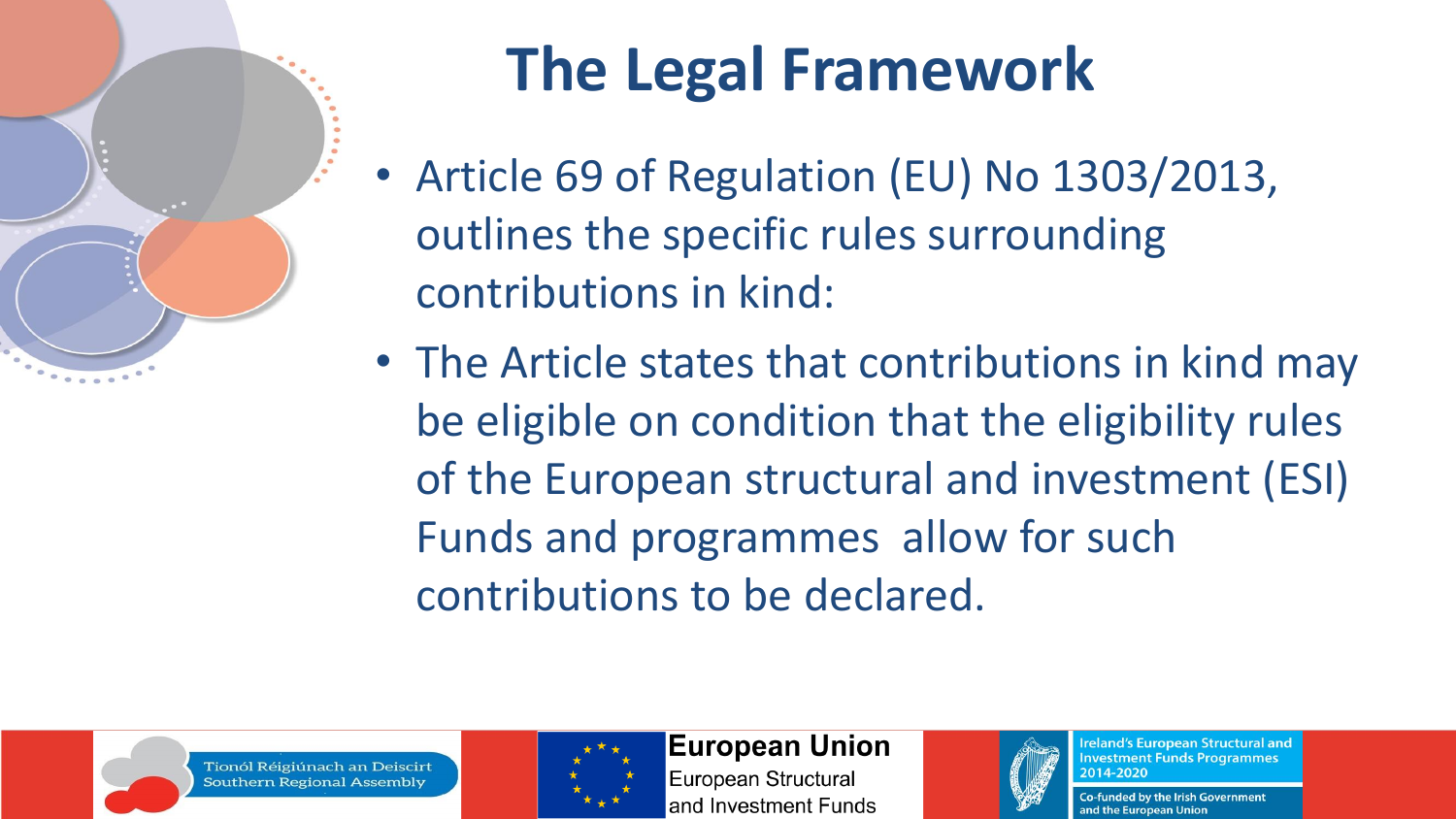

## **Contributions in Kind - Types**

They consist of the provision of

- 1. Works,
- 2. Goods,
- 3. Services,
- 4. Land and Real Estate,

– For which no cash payment supported by invoices, or documents of equivalent probative value has been made by the partner.





**European Union** 

European Structural and Investment Funds



**Ireland's European Structural and Investment Funds Programmes** 2014-2020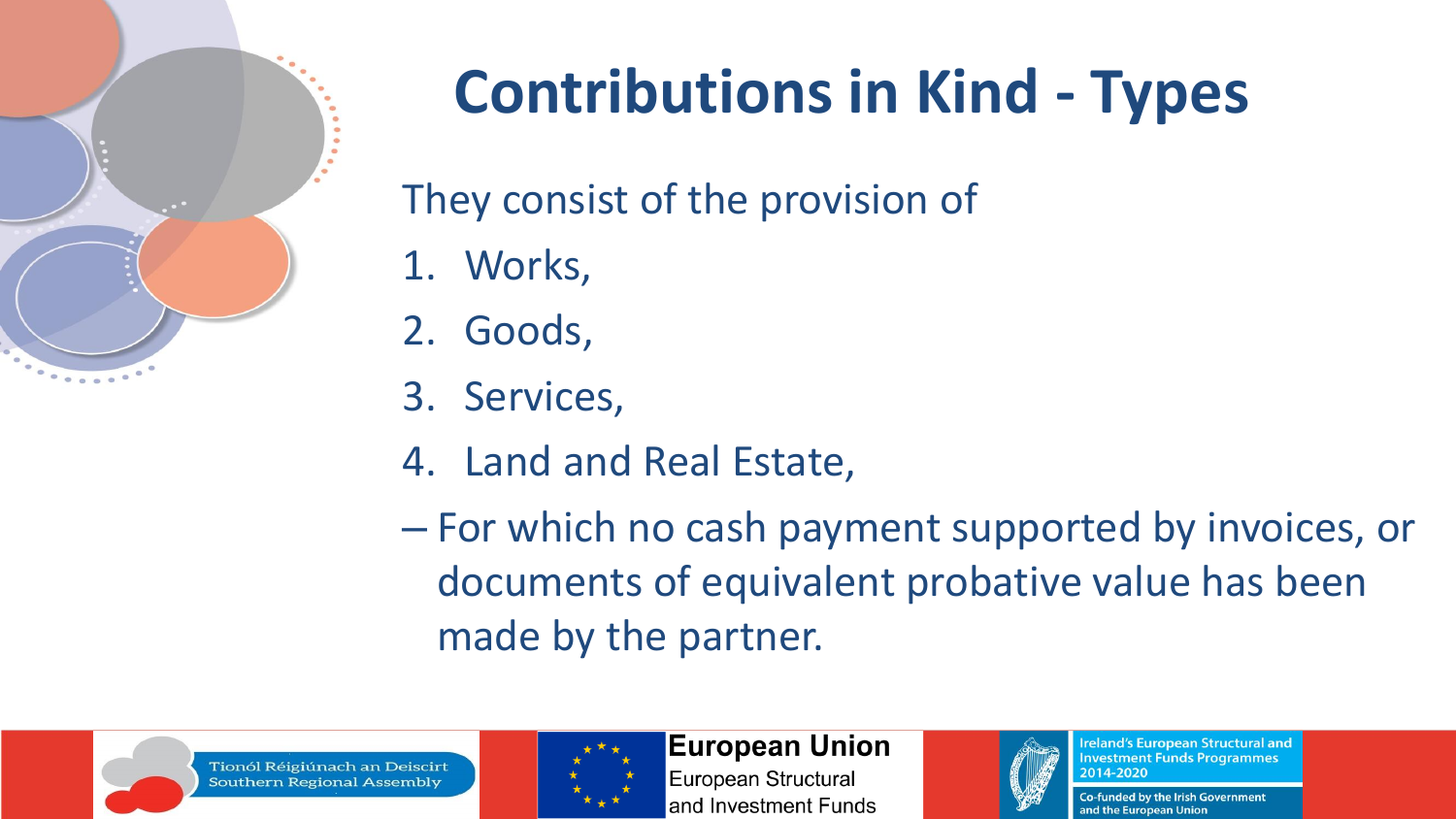

## **Contributions in Kind:**

- In-kind contribution is a break with the principle of 'real costs actually incurred by the partner'
- The core of the in-kind is that no expenditure is actually incurred by the project partner.
- On the other hand, the partner has secured resources to assist with implementing the project.





**European Union** 

European Structural and Investment Funds



**Ireland's European Structural and Investment Funds Programmes** 2014-2020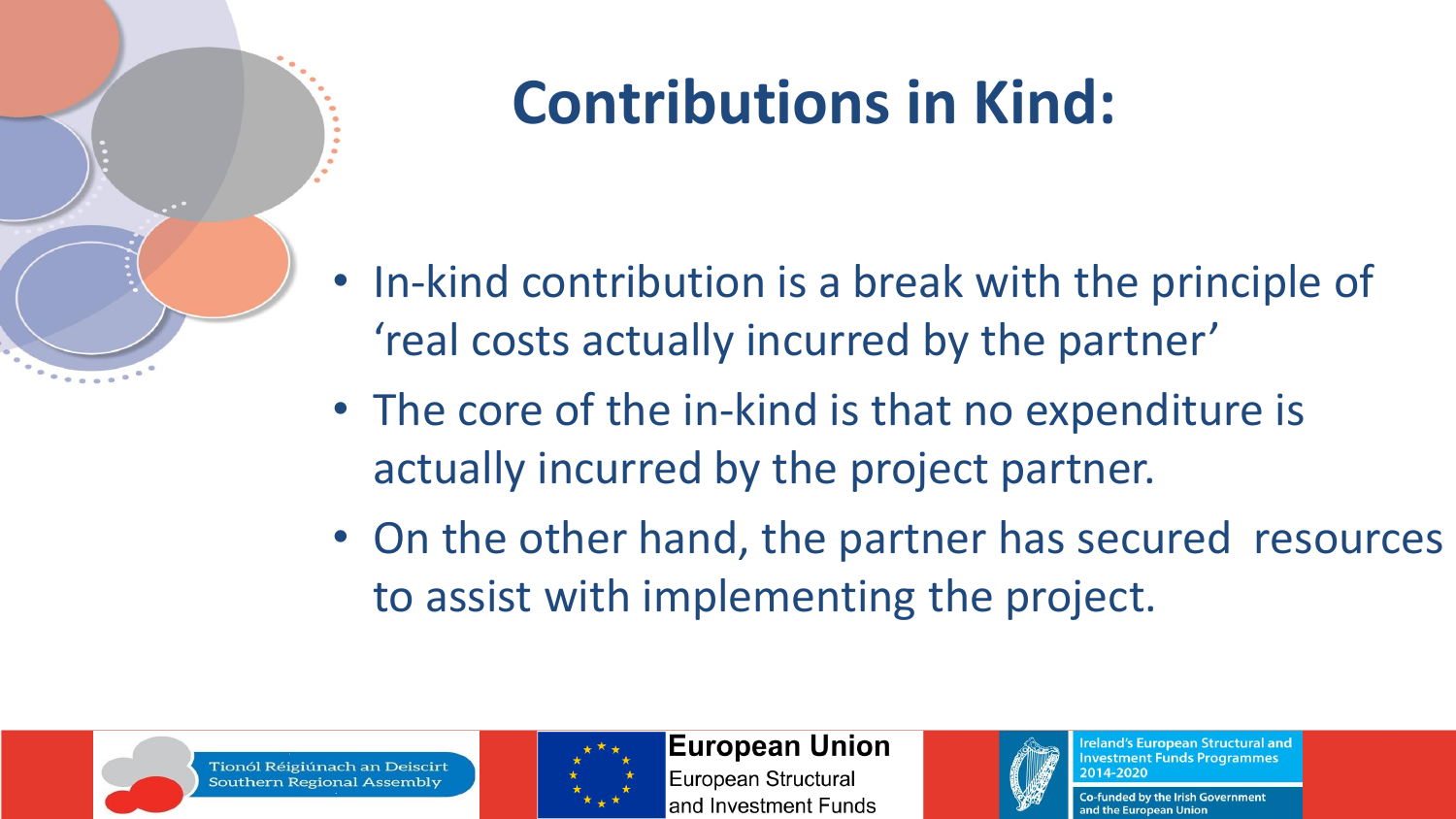### **Rules on Eligibility**

- Only public or private in kind contributions from organisations outside the partnership are eligible
- The value of the contribution claimed must not exceed the normal market costs, and the rationale for the value given in the claim must be capable of being verified.
- For example, where a project receives the donation of a vehicle, it would be expected that prices for vehicles of a similar model, age, and condition would be sourced for comparison.





**European Union** European Structural and Investment Funds



**Ireland's European Structural and Investment Funds Programmes** 2014-2020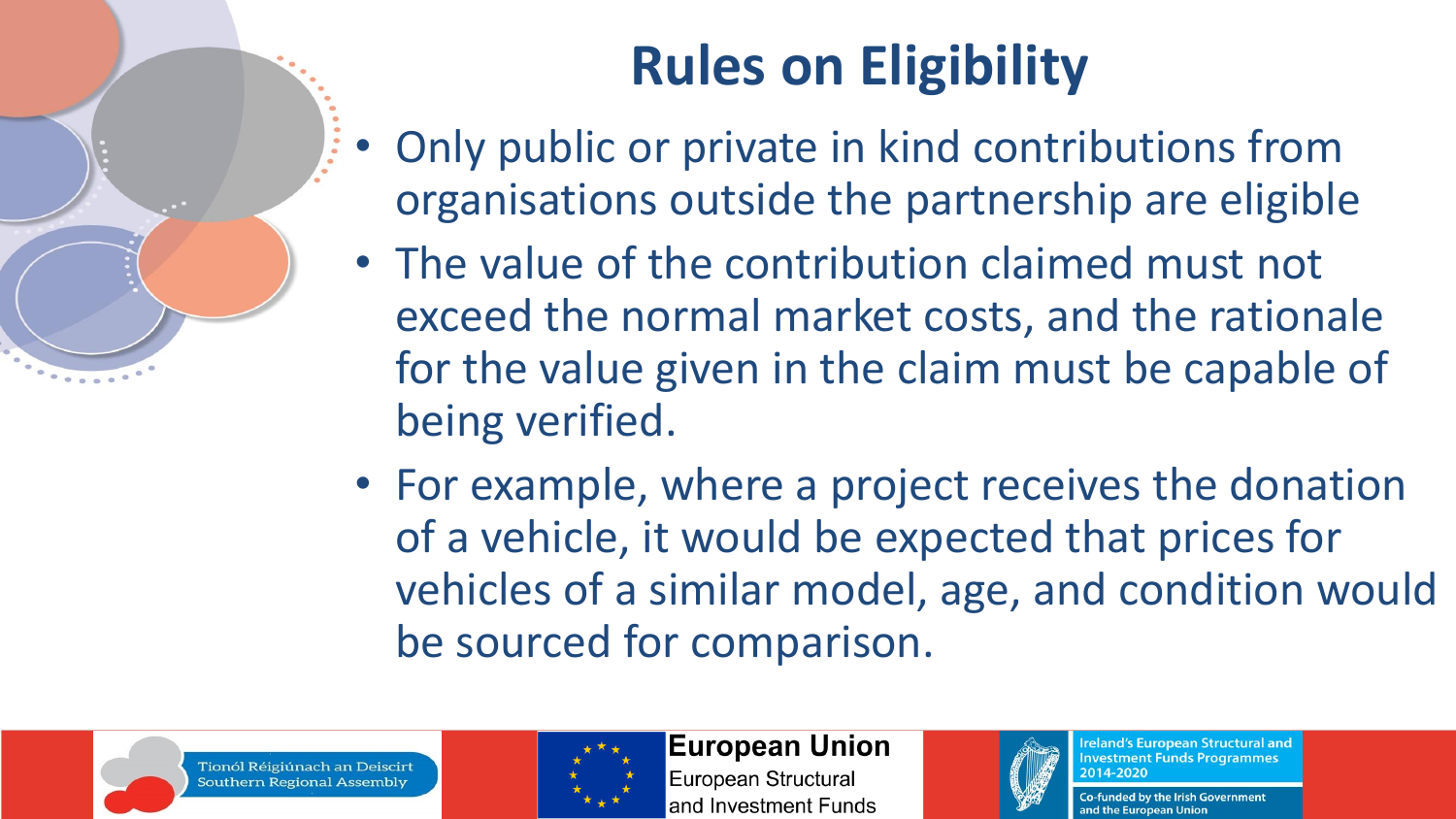## **Rules on Eligibility**

- In the case of provision of land or real estate, The value of land or real estate must be certified by an independent qualified valuer or duly authorised official body.
- In the case of contributions in kind in the form of unpaid work, the value of that work is determined by taking into account the verified time spent and the rate of remuneration for equivalent work.





**European Union** 

European Structural and Investment Funds



**Ireland's European Structural and Investment Funds Programmes** 2014-2020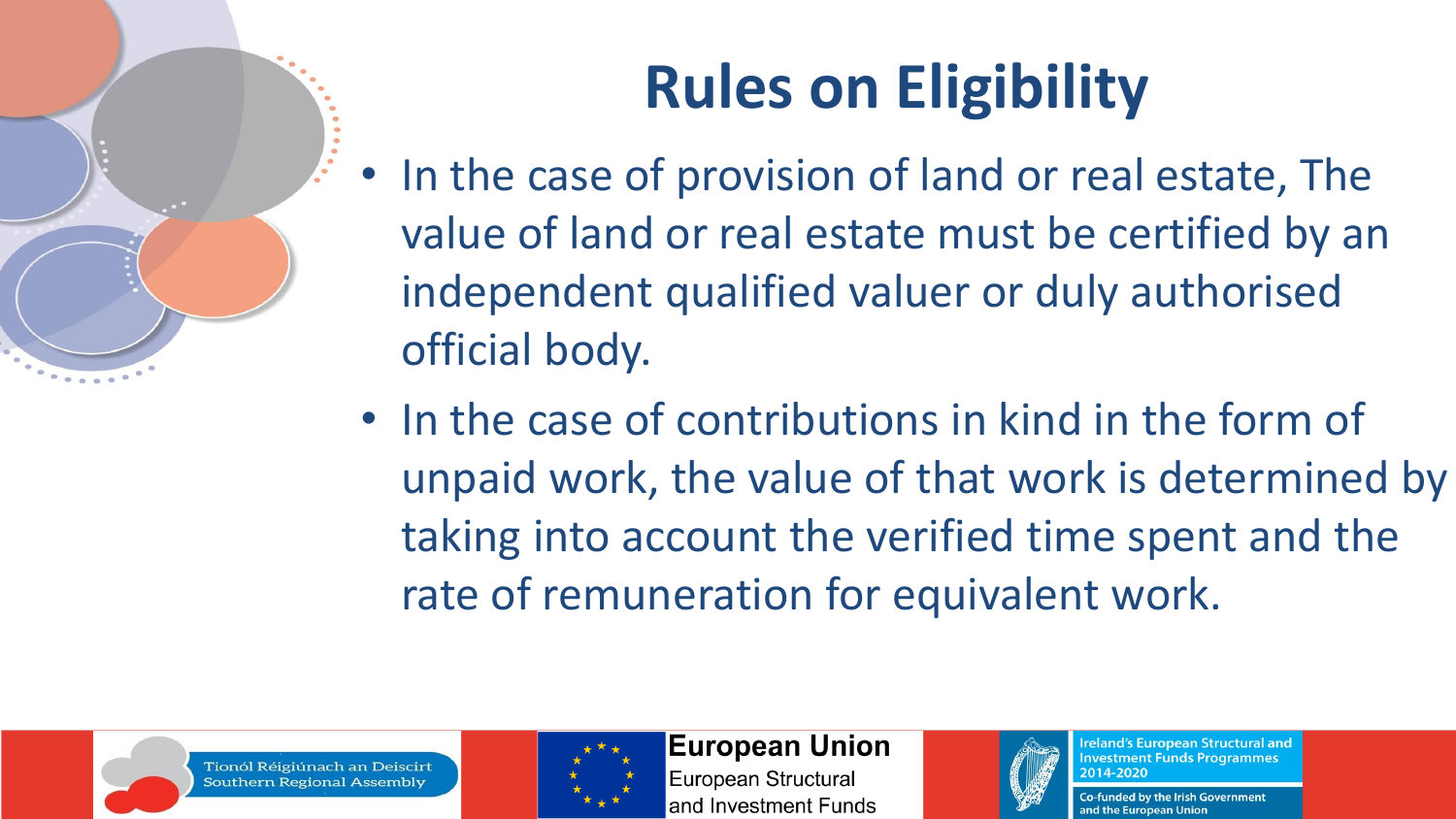

## **Rules on Eligibility**

• In-kind contributions in the form of equipment can be deemed eligible insofar as the item of equipment was not previously paid for or cofinanced by European funds.

• Contributions in-kind are eligible only if they are included in the approved application form.



Tionól Réigiúnach an Deiscirt Southern Regional Assembly



**European Union** 

European Structural and Investment Funds



**Ireland's European Structural and Investment Funds Programmes** 2014-2020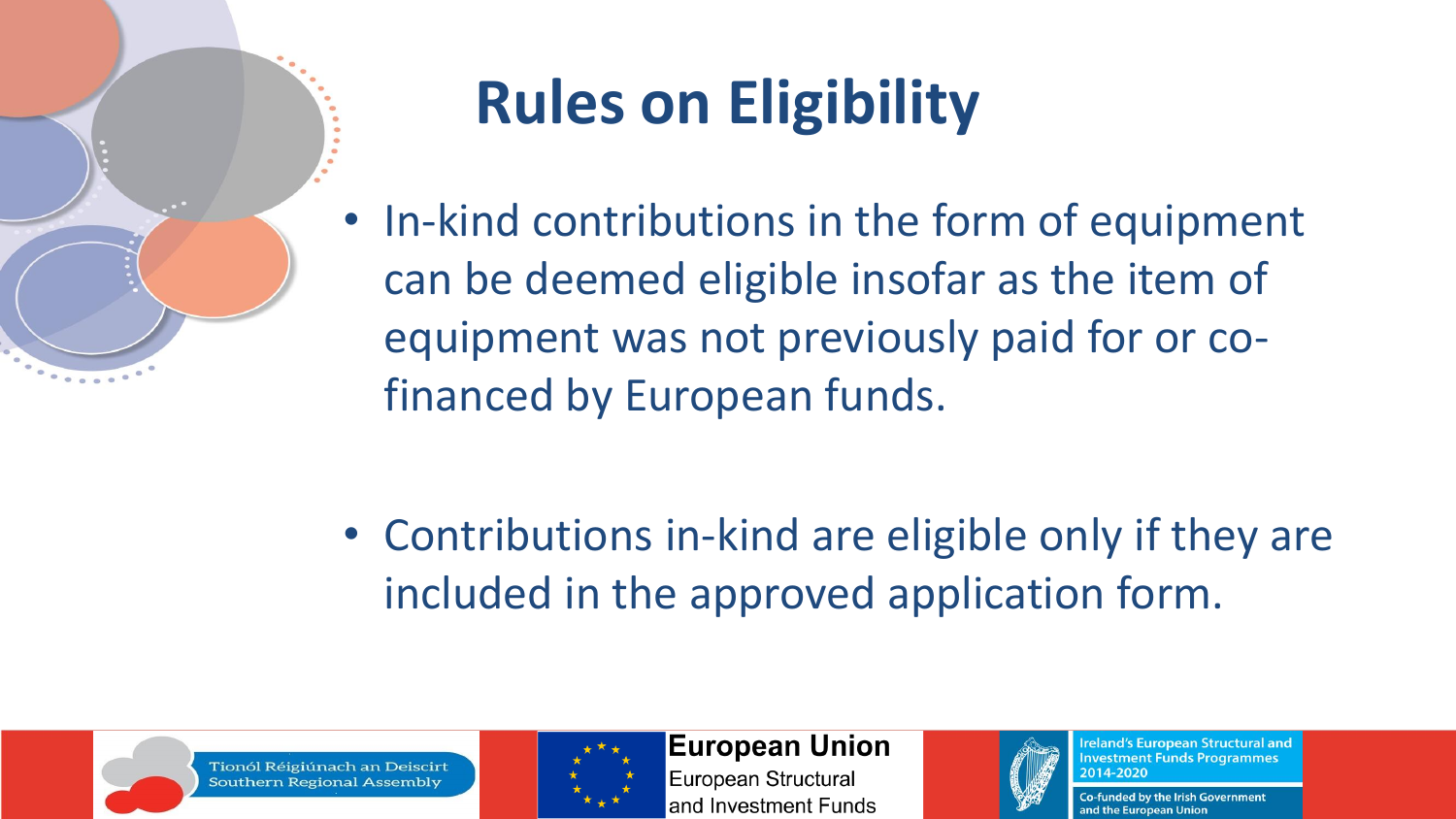### **How to deal with In-Kind Contributions**

Can be declared under 4 budget lines: –

- Staff Costs
- External expertise and services
- Equipment
- Infrastructure and works



Tionól Réigiúnach an Deiscirt **Southern Regional Assembly** 



#### **European Union**

European Structural and Investment Funds



**Ireland's European Structural and Investment Funds Programmes** 2014-2020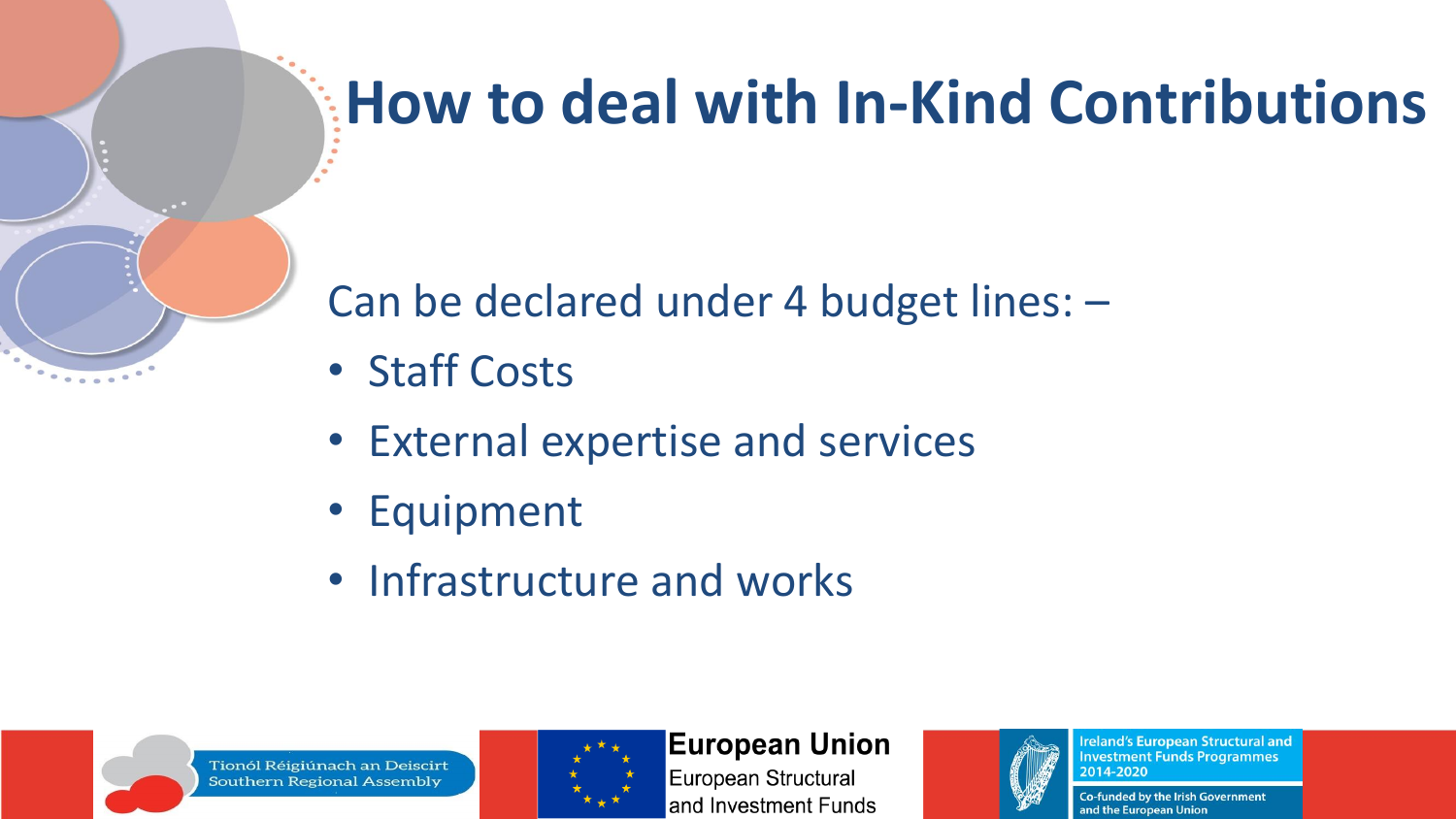

### **How to deal with In-Kind Contributions**

In-kind contributions should be included under the same budget lines as their real cost equivalents. For example,

- Voluntary labour should be counted under staff costs
- Donations of machinery should be counted under equipment
- Donations of land should be counted under Infrastructure and Construction budget line.





**European Union** European Structural and Investment Funds



**Ireland's European Structural and Investment Funds Programmes** 2014-2020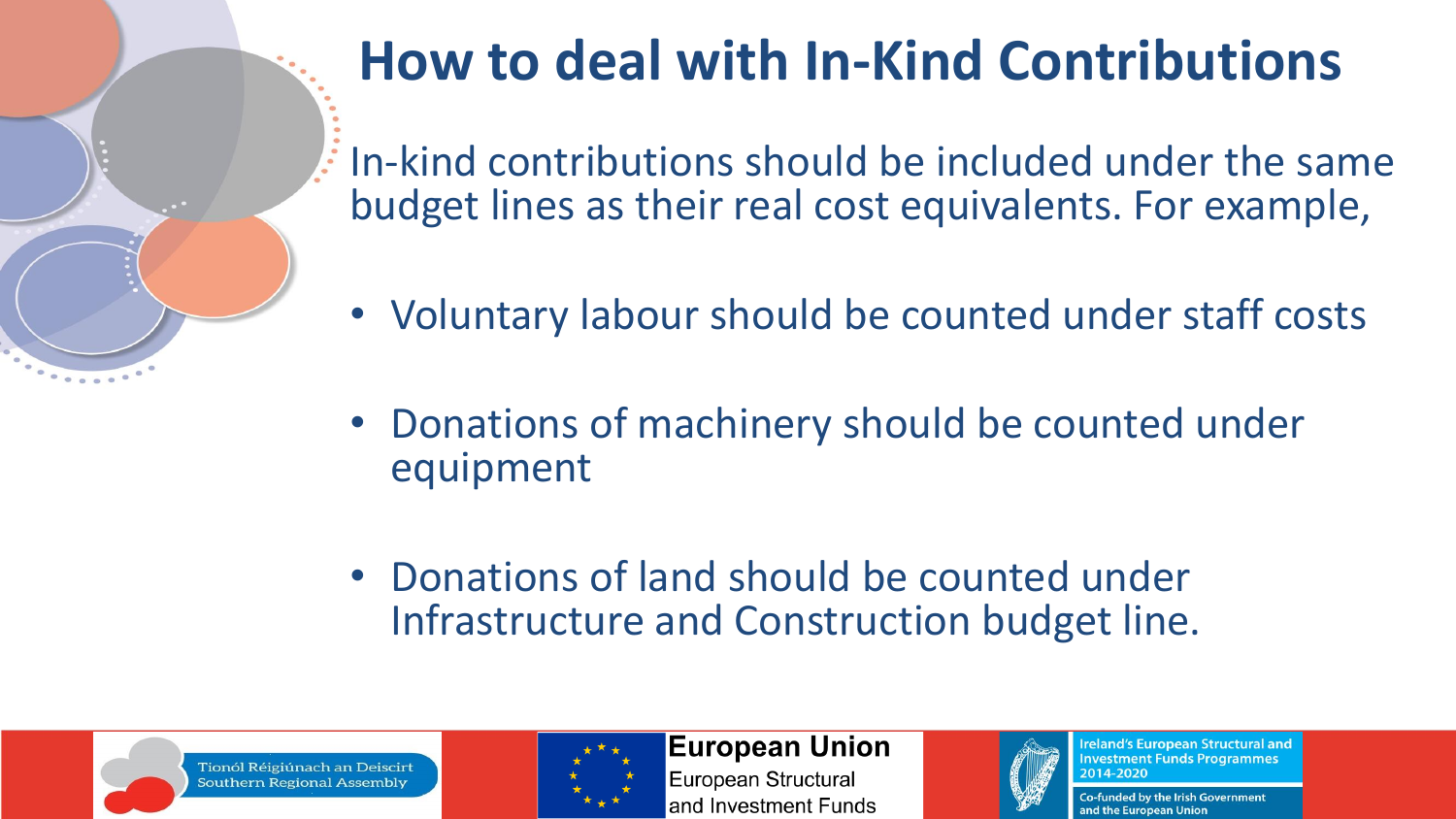## **Unpaid Voluntary Work**

- Unpaid voluntary work is defined as work which is carried out for the benefit of the project, carried out on the basis of the volunteer's own will and without receiving any financial compensation for it.
- Voluntary work cannot be part of the paid assignments of the volunteers and should not be assigned to employees receiving remuneration from a project partner or any other organisation.





**European Union** European Structural



**Ireland's European Structural and Investment Funds Programmes** 2014-2020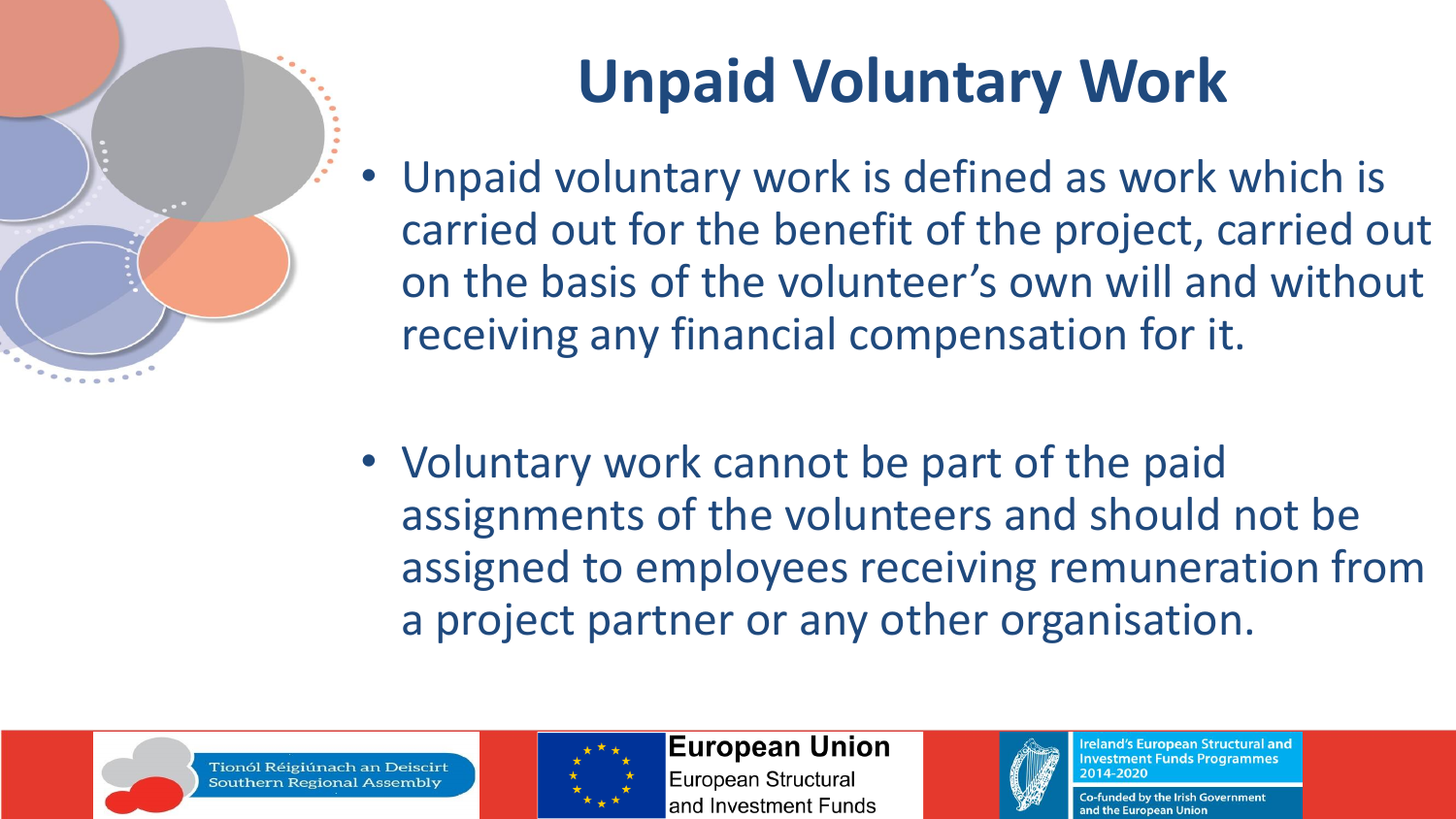

## Unpaid Voluntary Work

• Additionally, unpaid work cannot be assigned for statutory tasks of institutions and neither for project nor financial management. Instead, unpaid work should have a specific purpose, contribute to the content of the project and should be limited to a certain time period. The results of the unpaid work should be of added value to the project and contribute to the successful delivery of the project outputs.





### **European Union**

European Structural and Investment Funds



**Ireland's European Structural and Investment Funds Programmes** 2014-2020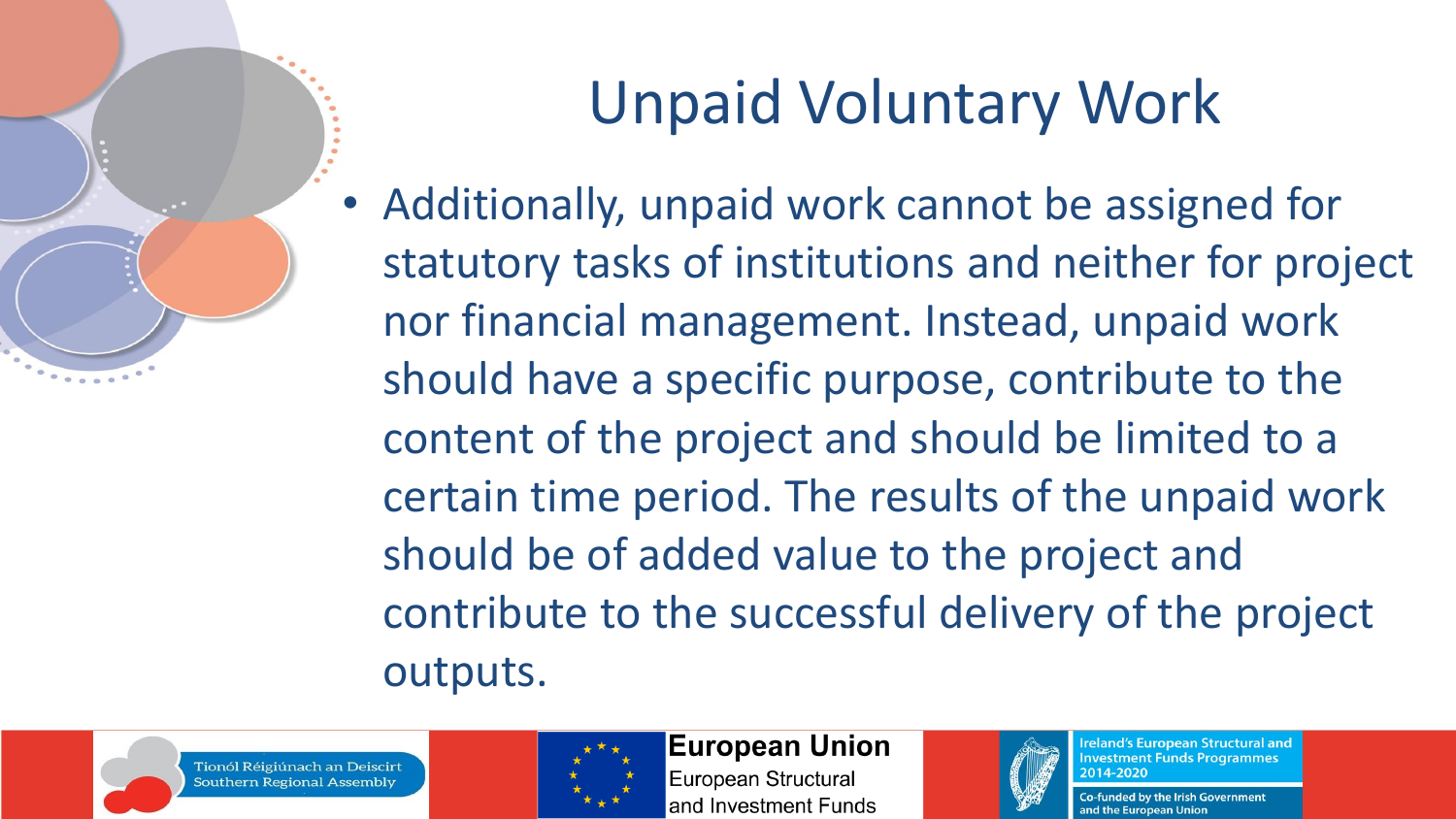

## **Unpaid Voluntary Work Documentation Required**

The following documentation must be available;

• Signed agreement between the volunteer and the organisation specifying the duration and conditions of the unpaid work and;

• Signed time sheets indicating the hours undertaken by the volunteer to the project.



Tionól Réigiúnach an Deiscirt Southern Regional Assembly



**European Union** European Structural and Investment Funds



**Ireland's European Structural and Investment Funds Programmes** 2014-2020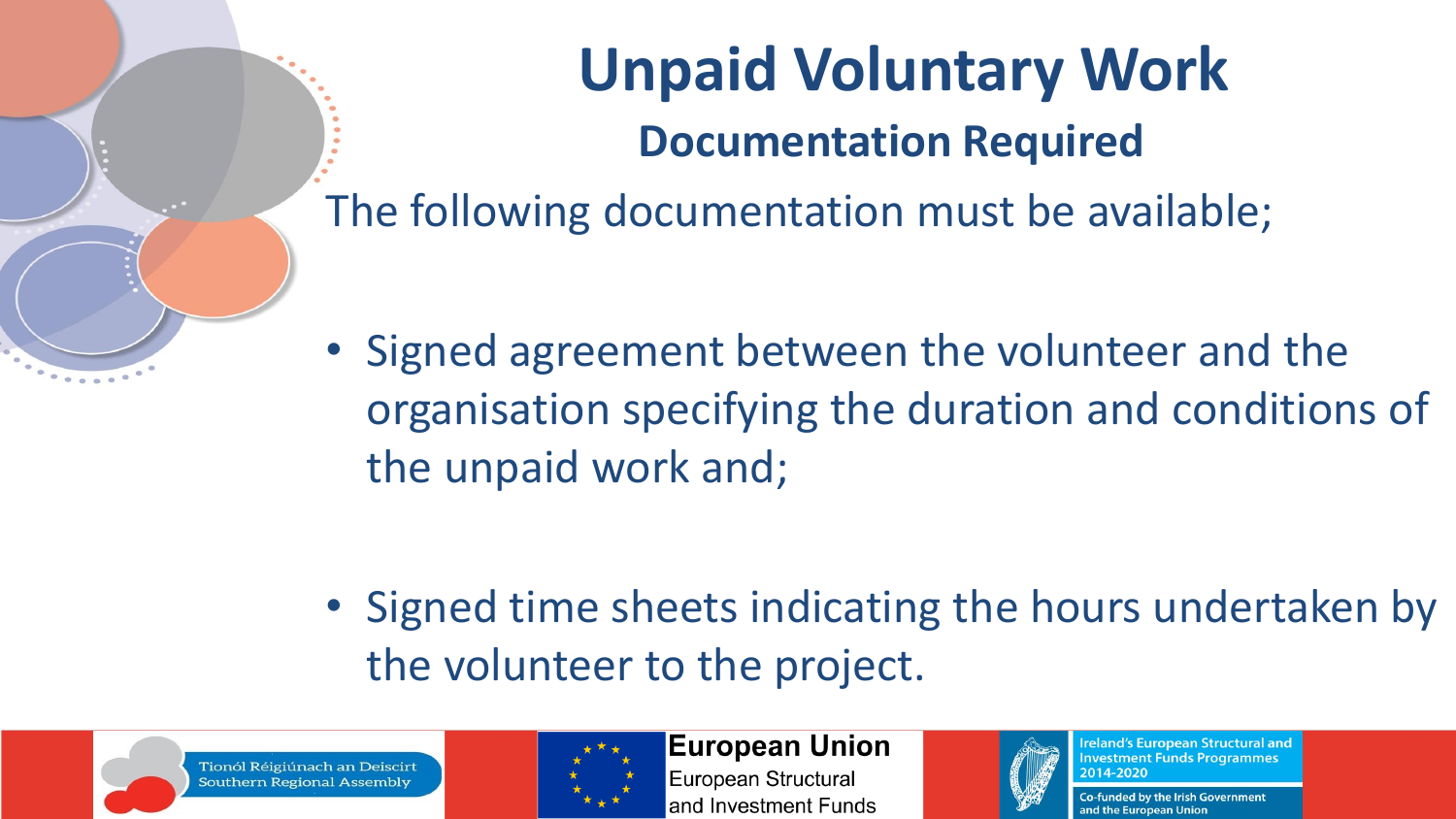

- Rate of remuneration for unpaid work in Ireland is currently set at €157.00 Per day.
- The daily rate is based on 8 hours per day.
- COMMISSION DECISION of 10.4.2019 authorising the use of unit costs for declaring personnel costs for the work carried out by volunteers under an action or a work programme.





**European Union** 

European Structural and Investment Funds



**Ireland's European Structural and Investment Funds Programmes** 2014-2020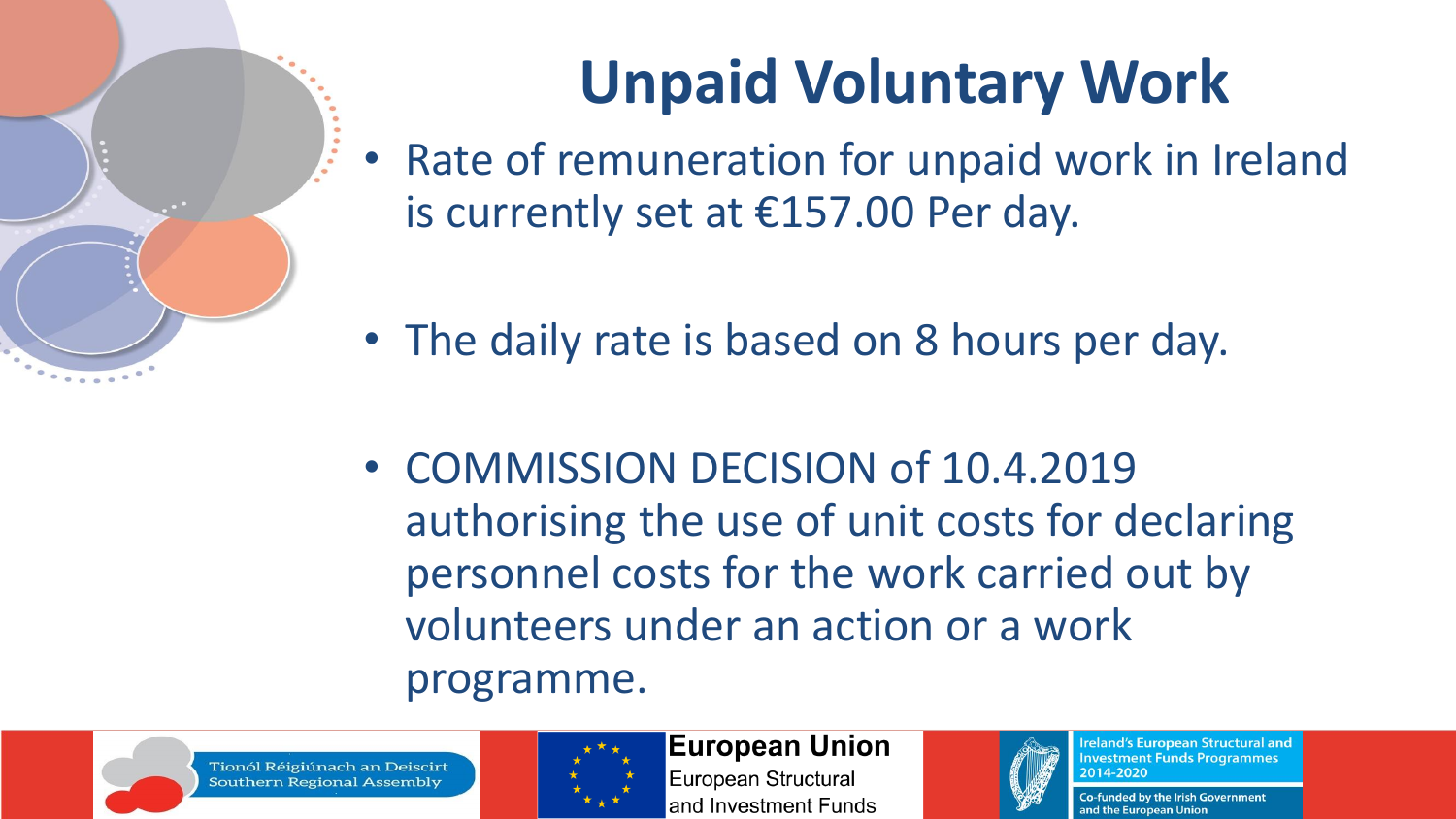

*Extract from COMMISSION DECISION of 10.4.2019*

- **Amounts per volunteer per day for the EU/EEA Member States in which the activity takes place:**
- Denmark, Ireland, Luxembourg, Netherlands, Austria, Sweden, Liechtenstein, Norway. **Amount per Day(EUR) €157**
- Belgium, Germany, France, Italy, Finland, United Kingdom, Iceland. **Amount per Day(EUR) €131**
- Czech Republic, Greece, Spain, Cyprus, Malta, Portugal, Slovenia. **Amount per Day(EUR) €78**
- Bulgaria, Estonia, Croatia, Latvia, Lithuania, Hungary, Poland, Romania, Slovakia. **Amount per Day(EUR) €47**



Tionól Réigiúnach an Deiscirt Southern Regional Assembly



**European Union** European Structural and Investment Funds



**Ireland's European Structural and Investment Funds Programmes** 2014-2020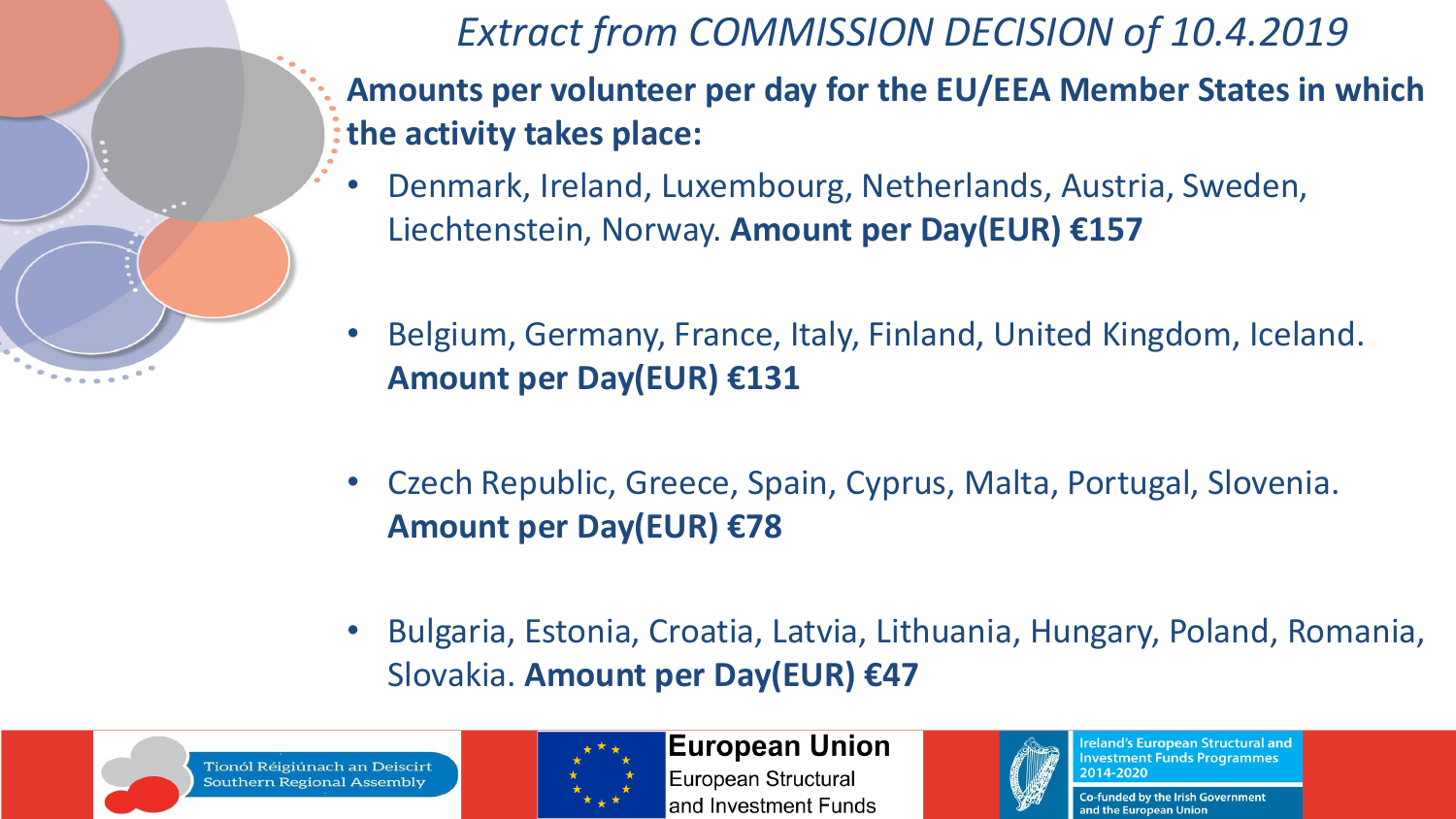

• The total amount paid to the project from the Programme cannot exceed the amount of real costs that the Partners have incurred.

• In other words, the percentage of eligible expenditure consisting of an in-kind contribution may not exceed the co-financing rate of the project.





**European Union** 

European Structural and Investment Funds



**Ireland's European Structural and Investment Funds Programmes** 2014-2020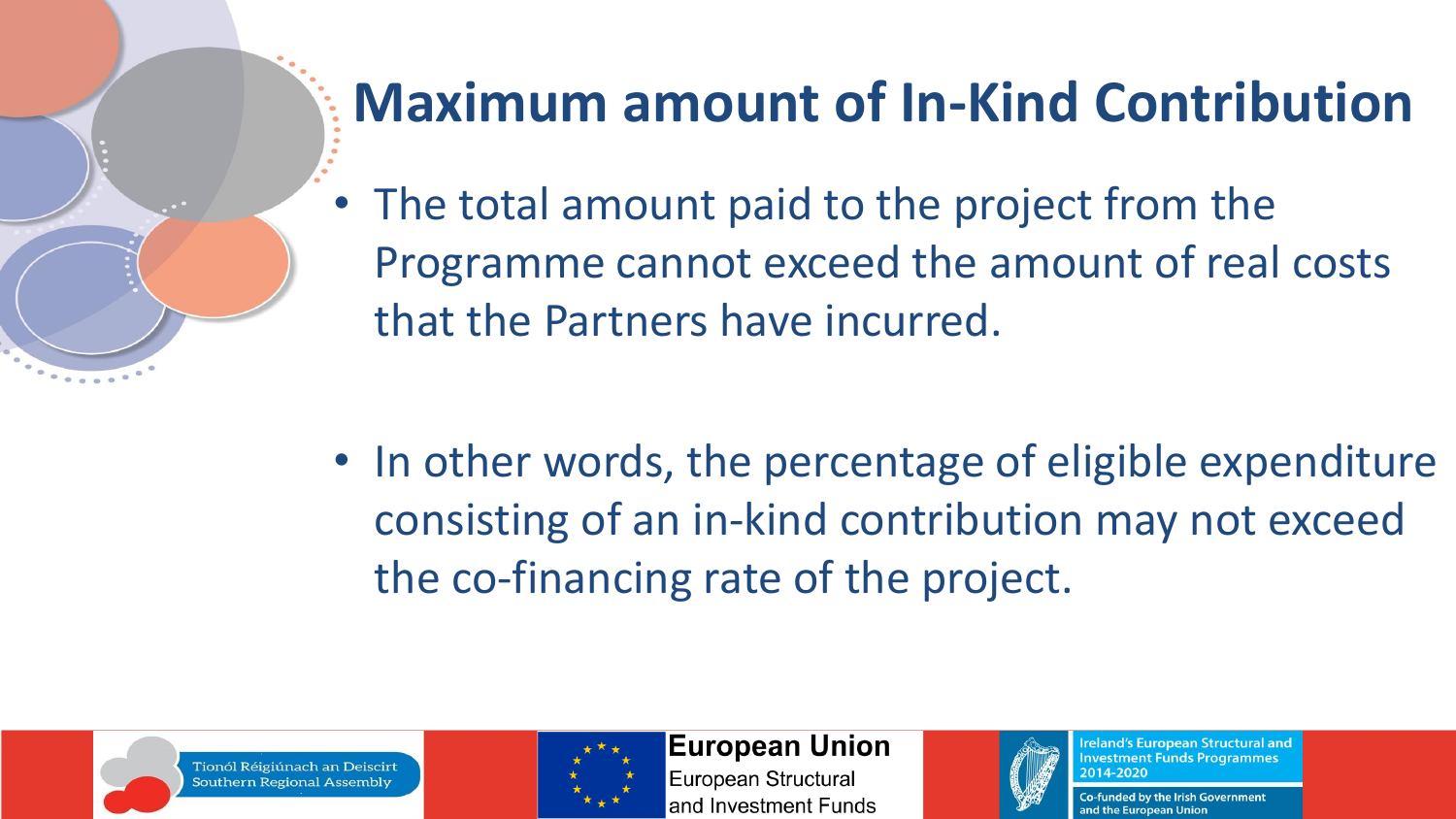### **Maximum amount of In-Kind Contribution** Example:

• A project has a total budget of 200,000€, with a cofinancing rate of 60%, meaning the Programme would normally pay 120,000€ of this amount, whilst the Partner Contribution would be 80,000€. However, when the project compiles its claim the expenditure is as follows;



Tionól Réigiúnach an Deiscir Southern Regional Assembly



**European Union** 

European Structural and Investment Funds



**Ireland's European Structural and Investment Funds Programmes** 2014-2020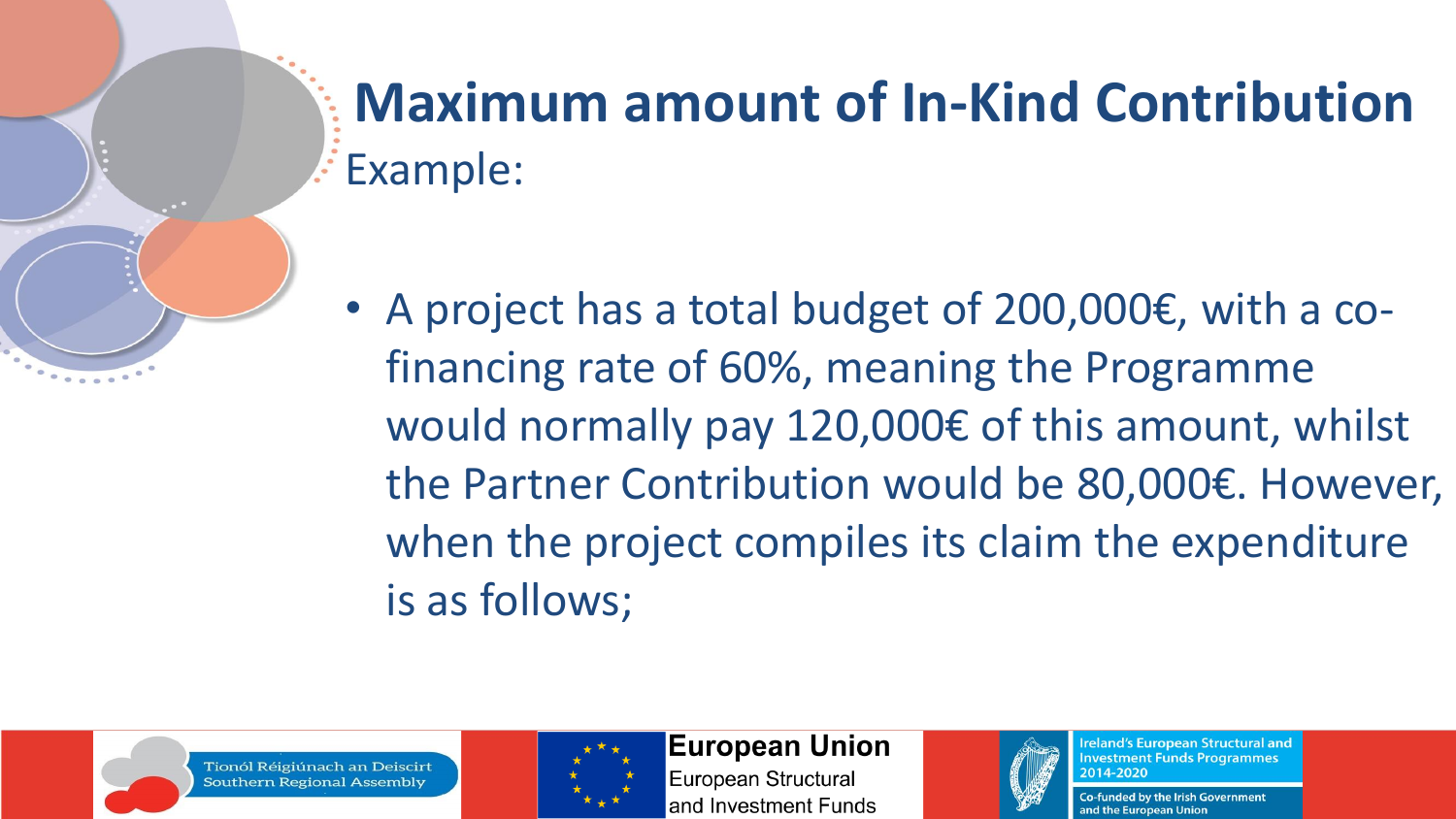

### **Maximum amount of In-Kind Contribution**

- In-Kind Contributions: 100,000€ Real Cost: 100,000€ Total: 200,000€
- Programme payment to the project would be capped at 100,000€ as this is the total amount of cash paid out by the Project Partners, reducing the co-financing rate to 50%
- Partners should consider this carefully whilst budgeting and managing their project to ensure they have sufficient real costs to be able to claim the full amount their Budget.





**European Union** 

European Structural and Investment Funds



**Ireland's European Structural and Investment Funds Programmes** 2014-2020